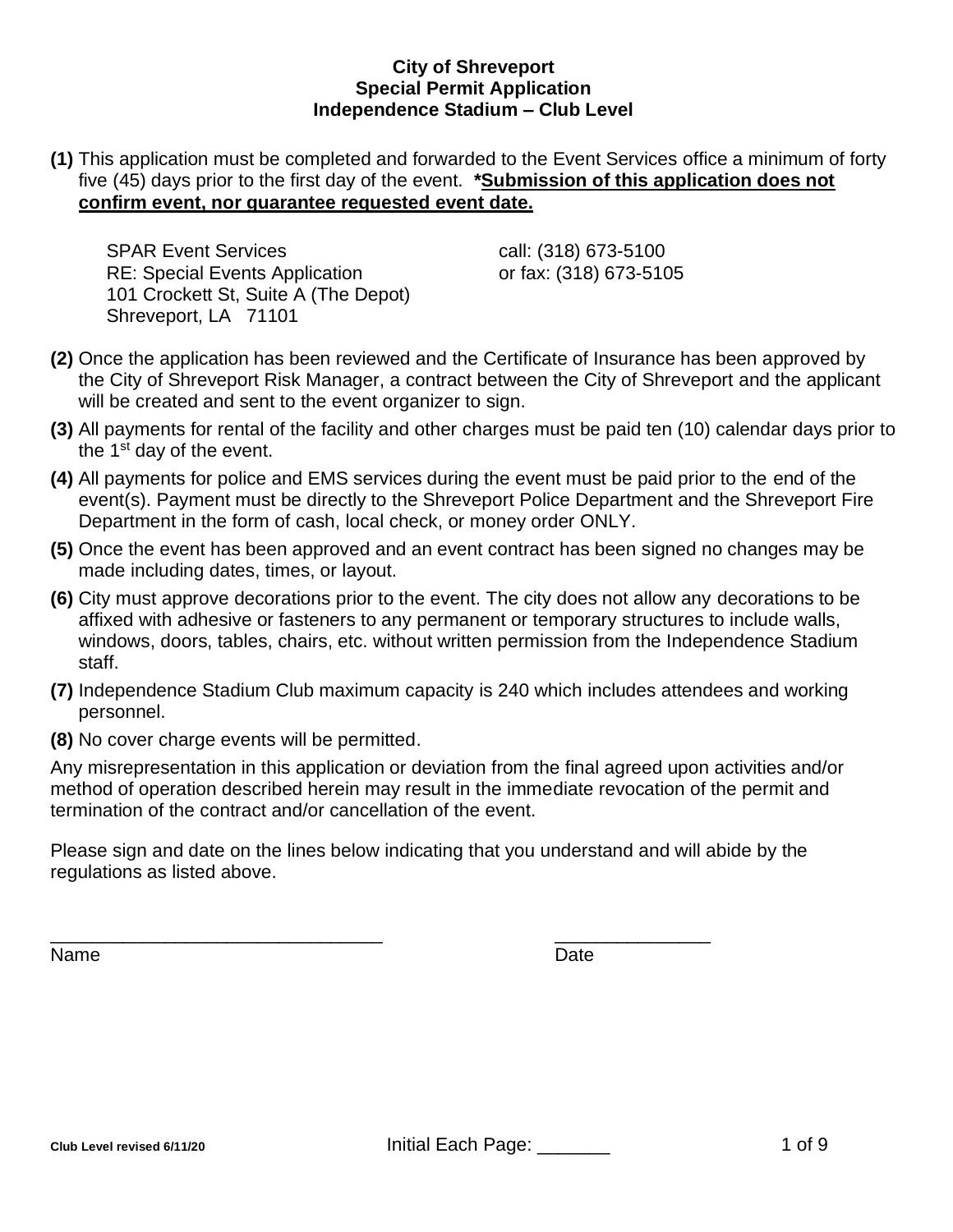| Public (Free to anyone) Private (Invitation Only)<br><b>EVENT INFORMATION</b>       |                                                                                      |                             |                                                                                                                 |  |  |  |
|-------------------------------------------------------------------------------------|--------------------------------------------------------------------------------------|-----------------------------|-----------------------------------------------------------------------------------------------------------------|--|--|--|
|                                                                                     | Ticketed (advanced ticket sales only)                                                |                             |                                                                                                                 |  |  |  |
|                                                                                     |                                                                                      |                             |                                                                                                                 |  |  |  |
| Type of Event: (Select ALL that apply) [ Auction [ Banquet [ Birthday Party [ Dance |                                                                                      |                             |                                                                                                                 |  |  |  |
|                                                                                     |                                                                                      |                             |                                                                                                                 |  |  |  |
|                                                                                     |                                                                                      |                             |                                                                                                                 |  |  |  |
|                                                                                     |                                                                                      |                             |                                                                                                                 |  |  |  |
|                                                                                     |                                                                                      |                             |                                                                                                                 |  |  |  |
|                                                                                     |                                                                                      |                             |                                                                                                                 |  |  |  |
|                                                                                     |                                                                                      |                             |                                                                                                                 |  |  |  |
| **Must match the insurance certificate                                              |                                                                                      |                             |                                                                                                                 |  |  |  |
|                                                                                     |                                                                                      |                             | Mailing Address: _________________________________City: _________________State: _____ Zip: _______              |  |  |  |
|                                                                                     |                                                                                      |                             | Phone: Day __________________ Evening: ______________ Cell: ______________ Fax: ___________________             |  |  |  |
|                                                                                     |                                                                                      |                             |                                                                                                                 |  |  |  |
| <b>EVENT SCHEDULE:</b>                                                              |                                                                                      |                             |                                                                                                                 |  |  |  |
|                                                                                     | Single Day Event (Base rent includes setup the last business day prior and take down |                             |                                                                                                                 |  |  |  |
|                                                                                     | the 1 <sup>st</sup> business day after the event day)                                |                             |                                                                                                                 |  |  |  |
| Set Up/Load in:                                                                     |                                                                                      |                             |                                                                                                                 |  |  |  |
|                                                                                     |                                                                                      |                             | Date: ___________________Start Time ___________________ – End Time _________________________________            |  |  |  |
| <b>Actual Event:</b>                                                                |                                                                                      |                             |                                                                                                                 |  |  |  |
|                                                                                     |                                                                                      |                             | Date: __________________Start Time ____________________ – End Time ____________________                         |  |  |  |
|                                                                                     | Doors Open to Public for the Event @ _________________                               |                             |                                                                                                                 |  |  |  |
| Break down/Load out:                                                                |                                                                                      |                             |                                                                                                                 |  |  |  |
|                                                                                     |                                                                                      |                             | Date: ___________________Start Time ___________________ – End Time _________________________________            |  |  |  |
|                                                                                     |                                                                                      |                             | Multiple Day Event ( <b>Attach Detailed Schedule</b> for all multiple day events, including vendor load in/out) |  |  |  |
| Club Level revised 6/11/20                                                          |                                                                                      | Initial Each Page: ________ | $2$ of $9$                                                                                                      |  |  |  |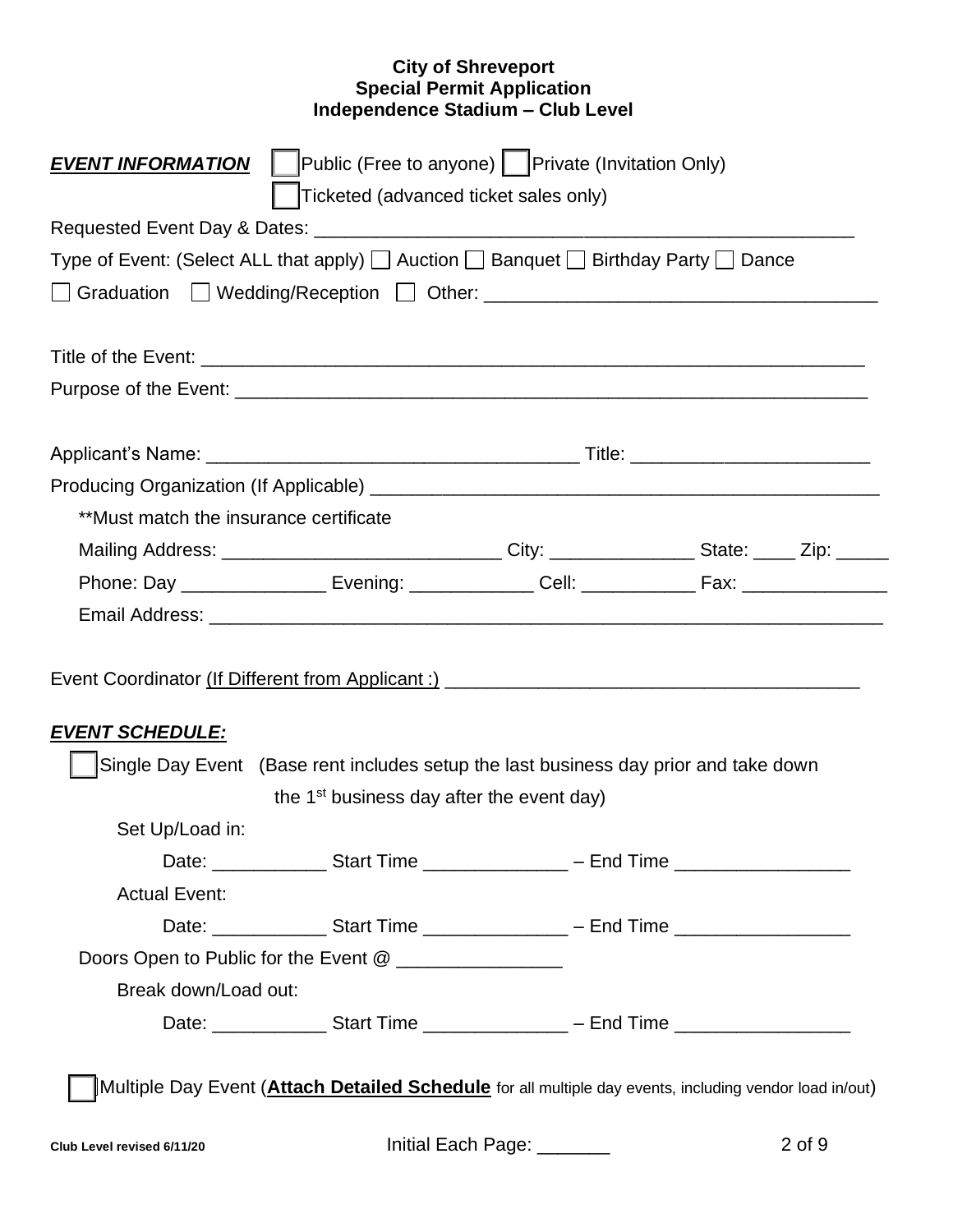| Past Total Attendance _____________________                                                                                             | No of Volunteers/Personnel on Site                                                                                                                                                                                                                                                                                                                                      |  |  |
|-----------------------------------------------------------------------------------------------------------------------------------------|-------------------------------------------------------------------------------------------------------------------------------------------------------------------------------------------------------------------------------------------------------------------------------------------------------------------------------------------------------------------------|--|--|
|                                                                                                                                         | Age range of attendees: ________________                                                                                                                                                                                                                                                                                                                                |  |  |
|                                                                                                                                         |                                                                                                                                                                                                                                                                                                                                                                         |  |  |
| <u>ADVERTISING FOR EVENTS IN PUBLIC FACILITIES</u>                                                                                      |                                                                                                                                                                                                                                                                                                                                                                         |  |  |
|                                                                                                                                         | Please provide a copy of all advertising, programs, invitations, etc.                                                                                                                                                                                                                                                                                                   |  |  |
| printed or sold <b>EXCEED</b> the maximum occupancy of the facility rented.<br>Please describe the type of promotion you will be using: | No advertisement or invitations for the event may be made without <b>APPROVAL</b> from Task<br>Force FIRST and the execution of the contract. In NO case shall the number of tickets                                                                                                                                                                                    |  |  |
|                                                                                                                                         | Television   Radio   Posters   Billboards   City Calendar   Flyers                                                                                                                                                                                                                                                                                                      |  |  |
| $\Box$ Newspaper Advertising $\Box$ Invitations                                                                                         |                                                                                                                                                                                                                                                                                                                                                                         |  |  |
|                                                                                                                                         |                                                                                                                                                                                                                                                                                                                                                                         |  |  |
| Contact name & phone number to be used for public information:                                                                          |                                                                                                                                                                                                                                                                                                                                                                         |  |  |
|                                                                                                                                         |                                                                                                                                                                                                                                                                                                                                                                         |  |  |
| will be provided upon request).                                                                                                         | There will be no banners, logos, advertising, etc displaying in a public facility that in any<br>way conflicts with any existing or future contracts or agreements between the City of<br>Shreveport and any other party. No samples or products may be sold or given away<br>which conflicts with any existing or future contract. (A list of agreements and contracts |  |  |

# *EVENT DETAILS:*

**Money Handling** 

Will admission fees be charged prior to event?

 $\Box$  Yes  $\Box$  No If yes, how much? \_\_\_\_\_\_\_\_ Where can they be purchased? \_\_\_\_\_\_\_\_\_\_\_\_\_\_

The number of tickets printed or sold must not exceed **t**he maximum occupancy of 240 persons.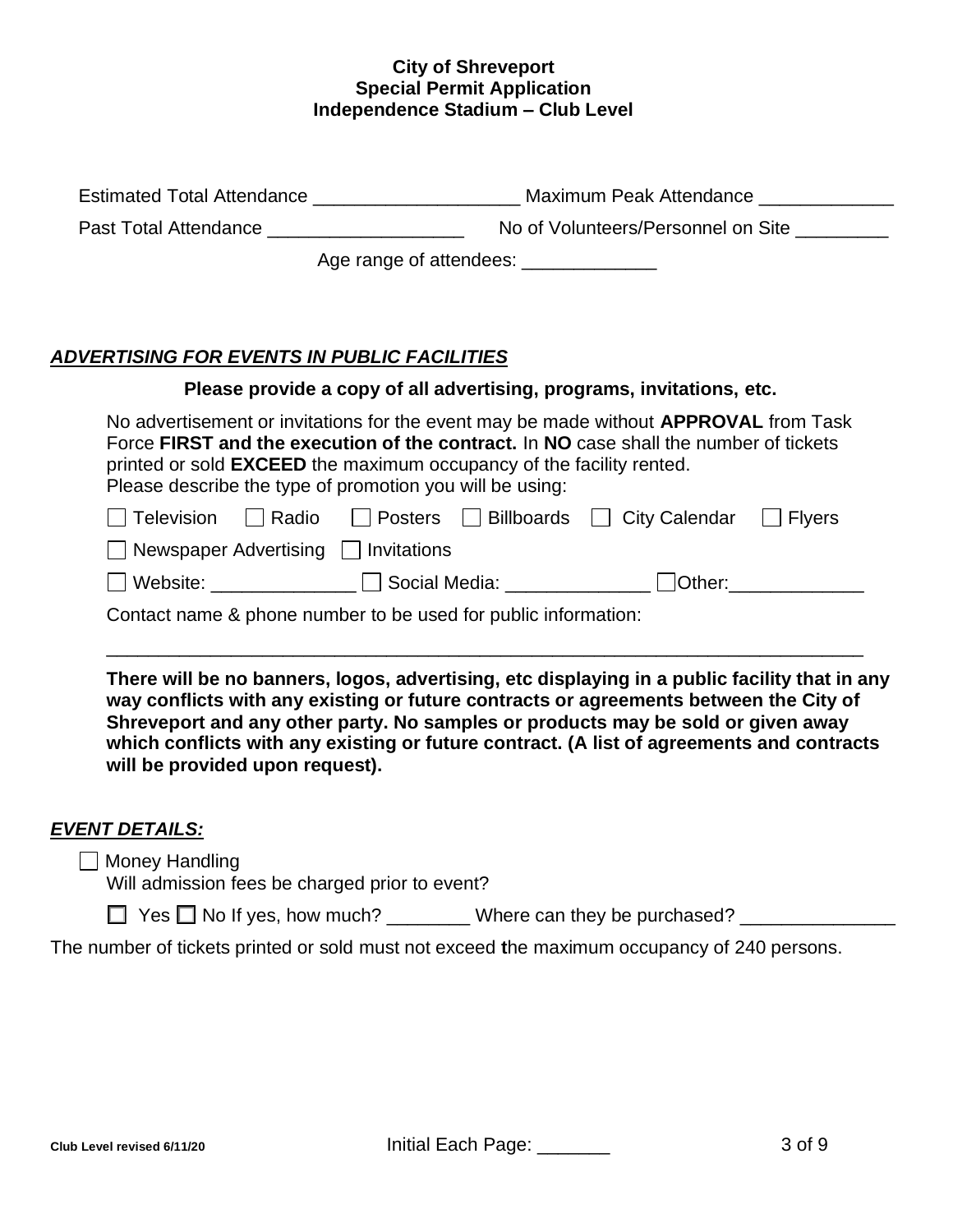# *SET-UP PLAN (DIAGRAM):*

| The set-up plan (Diagram) for the event must be submitted with the application and include the<br>following information:   |                                                                                               |
|----------------------------------------------------------------------------------------------------------------------------|-----------------------------------------------------------------------------------------------|
| Seating / Table Arrangements                                                                                               |                                                                                               |
|                                                                                                                            | $\Box$ Round Tables (60 inch diameter are provided; sit up to 8 people) (Maximum tables = 30) |
| (Table coverings are not provided)                                                                                         |                                                                                               |
| Chairs only (Theater style)                                                                                                |                                                                                               |
| $\Box$ Head Table to seat: $\Box$                                                                                          |                                                                                               |
| Staging/Sound/Decorator Contractor or other vendor:                                                                        | $\Box$ Not Applicable                                                                         |
|                                                                                                                            |                                                                                               |
|                                                                                                                            |                                                                                               |
|                                                                                                                            |                                                                                               |
| Sound system:                                                                                                              |                                                                                               |
| $\Box$ In House system (3 cordless mics available. Best used for speaking, not music)<br>$\Box$ Providing own sound system |                                                                                               |
| <b>AV Needs:</b>                                                                                                           |                                                                                               |
| 7 Wall mounted TVs (can be coordinated with presentation on mounted screens)                                               | 2 Ceiling mounted screens with projector that utilize patron's computer/thumb drive           |
| Electrical Hook-up: Standard 110v 20 amp only                                                                              |                                                                                               |
| Booth Exhibits: Anticipated #                                                                                              |                                                                                               |
|                                                                                                                            | Live Band: __________________________                                                         |
| Other Entertainment (i.e. photo booth)                                                                                     |                                                                                               |
|                                                                                                                            | (Attach detailed description)                                                                 |
| approval of The Event Task Force.                                                                                          | **NO SUBSTITUTIONS OR CHANGES to Live Entertainment Groups are allowed without                |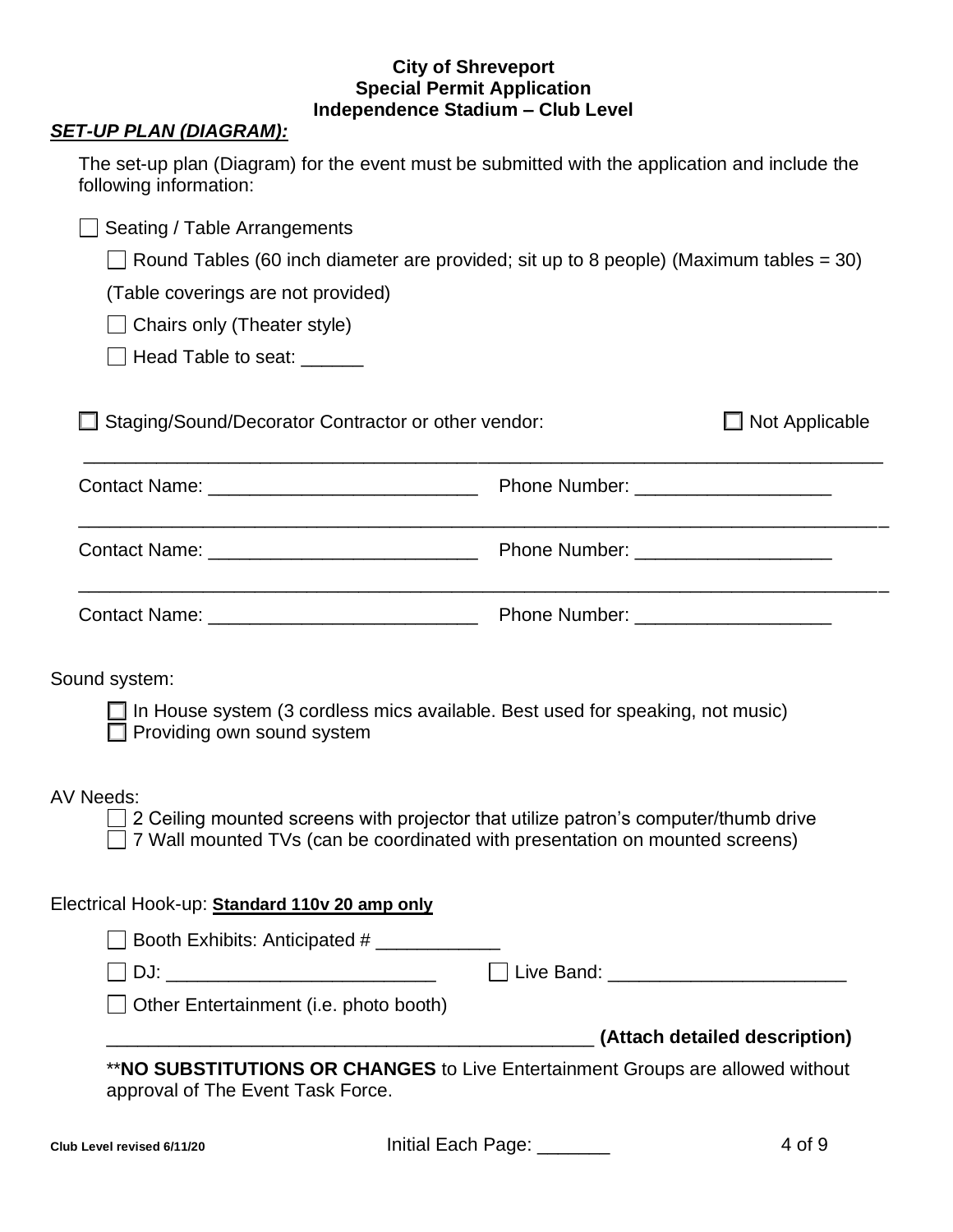# *CATERING:* (Check all areas requested)

 $\Box$  West Concession:  $\Box$  East Concession:

The Machine Contract Contract Contract Contract Contract Contract Contract Contract Contract Contract Contract Contract Contract Contract Contract Contract Contract Contract Contract Contract Contract Contract Contract Co Coffin Freezer Food warmer (sterno only)

Refrigerator Food warmer (sterno only)

Meals must be provided by an independent caterer. Caterer must be licensed and have a Product Liability/General Liability Certificate of Insurance, and **provide a copy of the "PAID" invoice.** (List of Caterer's can be provided upon request) Please include the caterer set up in the layout.

Name of **FOOD** Caterer: \_\_\_\_\_\_\_\_\_\_\_\_\_\_\_\_\_\_\_\_\_\_\_\_\_\_\_\_\_\_\_\_\_\_\_\_\_\_\_\_\_\_\_\_\_\_\_\_\_\_\_\_\_\_\_

Contact Name: example and a Email Address:  $\blacksquare$ 

**\_\_\_\_\_\_\_\_** Independence Stadium is a Coca-Cola® products only facility and as such the CONTRACTOR agrees to place an order of Coca-Cola® products via their Commercial Product Representative, Chris Winston (318-540-5294) [ChrisWinston@ccbcu.com](mailto:ChrisWinston@ccbcu.com) no less than 15 working days prior to an event day and have a representative onsite when the product is delivered to verify the count. Under no circumstances will the CONTRACTOR sell beverages, be it Coca-Cola® or otherwise, from any other supplier and/or manufacturer.

| Will alcoholic beverages be sold / served / consumed? $\Box$ Yes $\Box$ No |  |
|----------------------------------------------------------------------------|--|
| Margarita Machines $\Box$ Yes $\Box$ No                                    |  |

If you answer yes,

Special Event Liquor Permit should be requested from the City of Shreveport – ABO office no later than ten (10) days prior to the event. State of Louisiana Permit is required also no later than thirty (30) days prior to the event. A letter can be provided by SPAR Event Services Administration. Liquor Caterer must be selected from the approved list and provide a copy of their licensing, State & City as well as certificate of insurance covering the City of Shreveport. City of Shreveport Website : **<https://www.shreveportla.gov/index.aspx?nid=1122>** ATC Website: **<http://www.atc.rev.state.la.us/special-event.php>**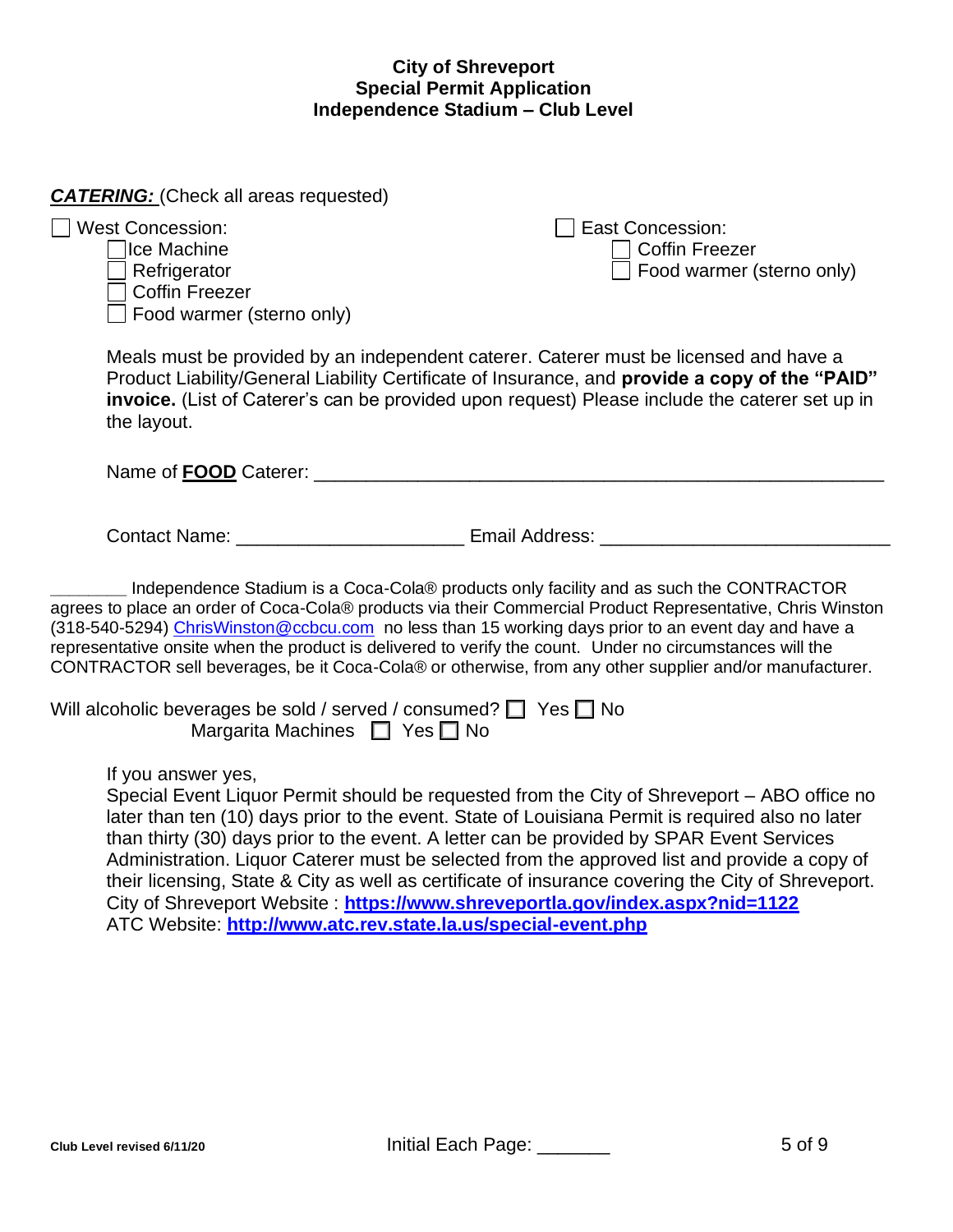# *COST ASSOCIATED WITH EVENT WILL BE BILLED TO APPLICANT / PRODUCING ORGANIZATION*

Rent is due ten (10) calendar days prior to the 1<sup>st</sup> day of the event. Employee Overtime & Catering Fee will be invoiced after the event. The payment is due 30 days after the last day of the event. All Payment types accepted. Payments for Police & EMS are due to the officer each event day (Cash or Local Check ONLY). Invoices will be provided by SPD or SFD. (see Safety Procedures) All costs associated with you event include, but not limited to, electrician, event maintenance and housekeeping provided by SPAR employees, insurance policy, security and EMS. An estimate for SPAR services will be made available before the contract is signed.

**Damage to City Property will be assessed and billed accordingly.**

# *SAFETY PROCEDURES*

**The cost of security is the responsibility of the applicant. Applicant is responsible for submitting officers assigned or requested to the facility before the event day.**

The number and type will be determined by the Chief of Police or his designee. A labor cost will be provided by the Shreveport Police Department by calling (318) 673-6945 or (318) 673-6946. The requirements of having EMS (318) 673-6720 or Fire Prevention (318) 673-6740 on site will be evaluated and made on the basis of each event by the City of Shreveport Task Force Committee.

**Applicant is responsible for contacting the Shreveport Police Department and/or the Shreveport Fire Department at least two (2) weeks prior to the event.**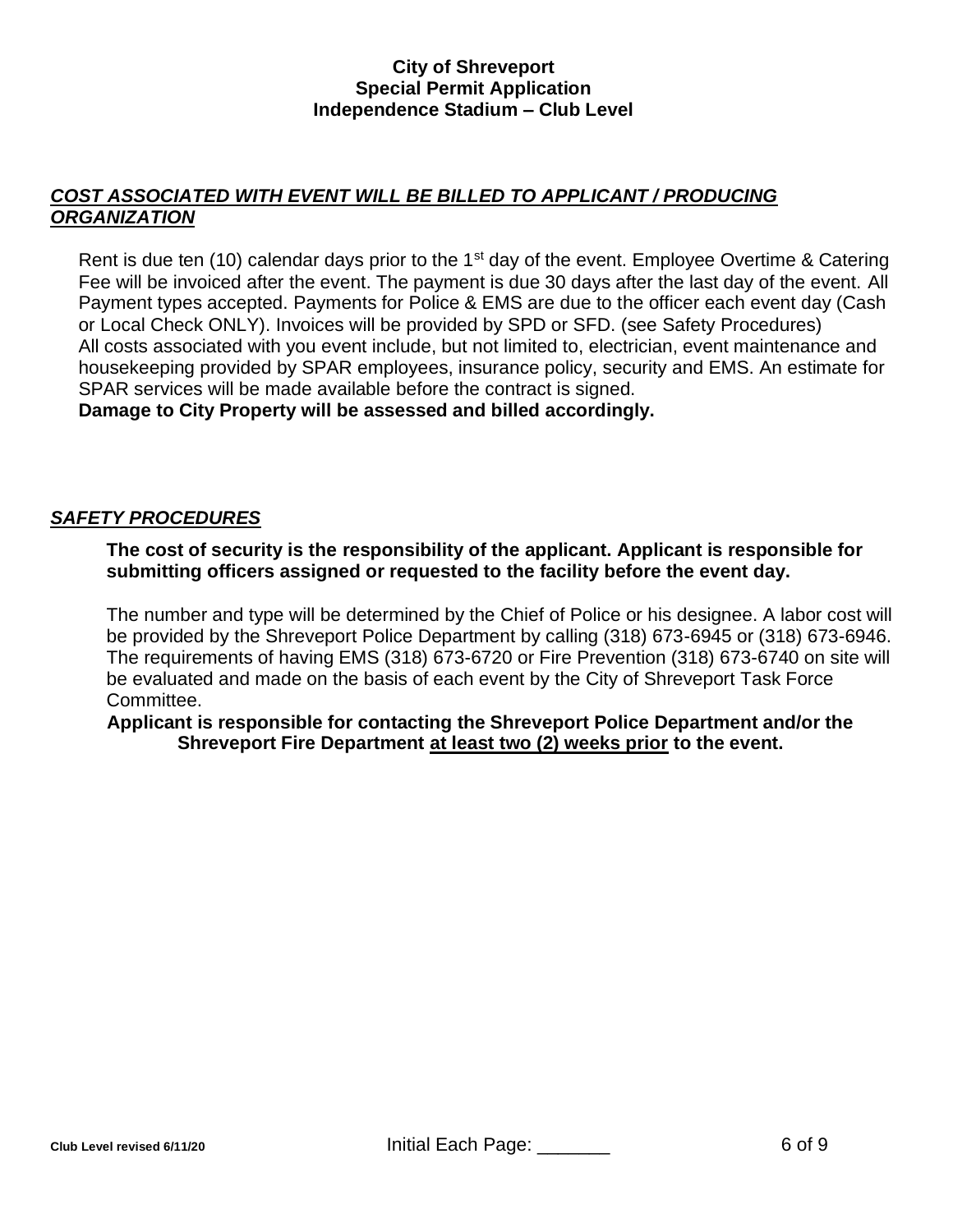# *INSURANCE REQUIREMENTS:*

For the application to be approved, the applicant must submit a City-Approved Certificate of Liability Insurance naming the City of Shreveport as the additional insured. The Certificate must have the City of Shreveport as the certificate holder. The address listed on the insurance form should be: 505 Travis Street, Suite 550, Shreveport, LA 71101. **The Insured must match the Producing Organization or Applicant's Name and information.** The Certificate of insurance must be submitted with this permit application. The time limit on the policy must include set-up and take-down times, as well as the time of the event. The beginning of the set-up is to include deliveries prior to the event date, such as tents, flowers, decorations, portable toilets, etc. User's insurance is to be written by companies licensed to do business in the State of Louisiana at the time the policies are issued and will be written by companies with A.M. Best ratings of B+VII or better otherwise acceptable to the City. **All insurance policies must have a thirty (30) day Notice of Cancellation Endorsement, Waiver of Subrogation, and City of Shreveport as the Additional Insured.** 

The Applicant will, at his/her own expense, provide and maintain certain insurance in full force and effect at all times during the term of the agreement. Such insurance, at a minimum, must include the following coverage's and limits of liability.

- a) **Commercial General Liability Insurance (CGL)** in the amount not less than a combined single amount of \$1,000,000 (One Million) each occurrence and \$2,000,000 (Two Million) annual aggregate. This policy should be endorsed to name the City and the property owner as additional insured. This policy will contain the following endorsements in favor of the Owner:
	- **a. Waiver of Subrogation Endorsement**
	- **b. Thirty (30) day notice of Cancellation Endorsement**
	- **c. Additional Insured Endorsement Naming City of Shreveport**
- b) The CGL policy must be endorsed to remove the liquor liability exclusion contained in the policy if the contractor intends to allow the sale, serving, or consumption of alcoholic beverages at the event. Host Liquor Liability is required if not already in the policy.
- c) Insurance types, limits, & prices are subject to change, depending on the type of event.
- d) **Worker's Compensation Insurance** as required by laws of the State of Louisiana and Employer's Liability Insurance in a minimum amount of \$1,000,000 (one million). This policy will contain the following endorsements in favor of the Owner:
	- **a. Waiver of Subrogation Endorsement**
	- **b. Thirty (30) day notice of Cancellation Endorsement**
	- **c. Additional Insured Endorsement Naming City of Shreveport**
- e) **Business Automobile Liability Coverage** will protect against all claims for bodily injury or property damage, covering all owned, non-owned, and hired vehicles used in connection with the work including loading and unloading with minimum limits of \$100,000 (One Hundred Thousand) per person and \$300,000 (Three Hundred Thousand) per accident. This policy will contain the following endorsements in favor of the Owner:
	- **a. Waiver of Subrogation Endorsement**
	- **b. Thirty (30) day notice of Cancellation Endorsement**
	- **c. Additional Insured Endorsement Naming City of Shreveport**

# **f) NO SUBSITUTIONS OR CHANGES TO INSURANCE REQUIREMENTS WILL BE ALLOWED UNLESS APPROVED BY THE CITY OF SHREVEPORT, RISK MANAGER. Current Risk Manager: Evelyn Kelly, (318) 673-5540.**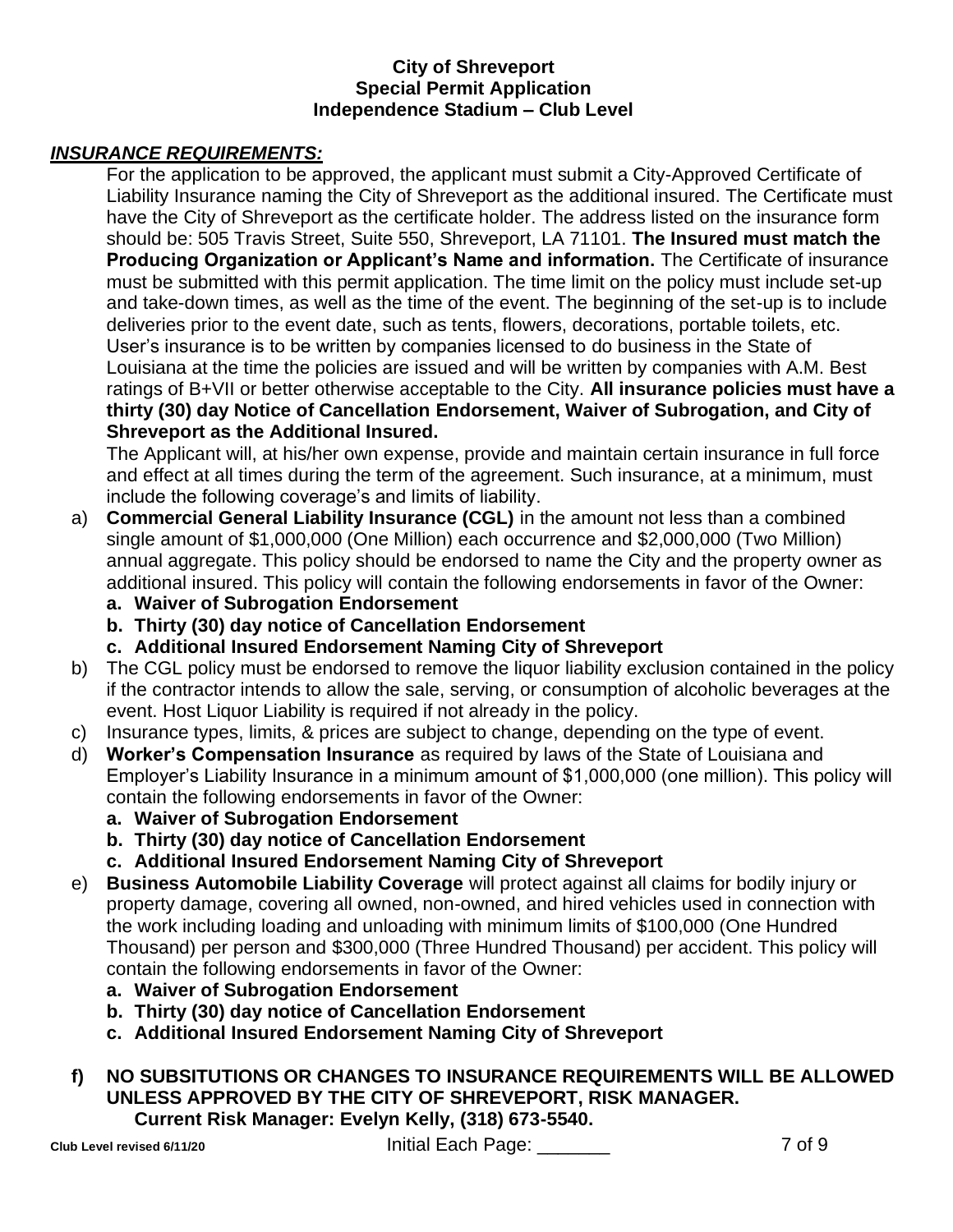# *HOLD HARMLESS CLAUSE*

Applicants (Organizations/Applicant) will indemnify, defend and hold harmless the City of Shreveport, its agents, its employees and authorized volunteers from and against all claims, damages, losses and expenses, including attorney's fees, arising out of the permitted activity or conduct of permittee's operation of the event if such claim (1) is attributable to personal injury, bodily injury, disease or death or injury to or destruction of property, including the loss of uses there from and (2) is not caused by any negligent act or omission of willful misconduct of the City of Shreveport or its employees acting within the scope of their employment.

The City of Shreveport shall not be liable for Applicants' inability to hold the permitted activity for any reason including, but not limited to, catastrophe, act of war, civil disturbance, global pandemic, public health emergency, act of God or similar contingency beyond the reasonable control of the City of Shreveport. Applicants shall take all such measures as may be necessary to develop contingency plans to mitigate any disruption for such permitted activity. Applicants will indemnify, defend and hold harmless the City of Shreveport, its agents, its employees and authorized volunteers from and against all claims, damages, losses and expenses, including attorney's fees, arising out of the Applicants' inability to hold the permitted activity.

# *APPLICANT STATMENT*

I, the undersigned, do attest that the information provided is true and correct to the best of my knowledge. If any part of this application IS NOT TRUE, then the application WILL BE REJECTED and/or the contract WILL BE VOIDED. I understand that it is my responsibility to ensure compliance with the following:

- a) The observance of all applicable laws and ordinances;
- b) Any stipulations or restrictions of the permit;
- c) The applicant will assume any and all liabilities that may arise by the permitted activity as noted in the above Hold Harmless Clause; and
- d) Applicant will notify the Division Manager of Event Services, (Catherine Kennedy) or designee, in writing if any of the information given in this application changes **ten (10) days prior to the first day of the event.**

\_\_\_\_\_\_\_\_\_\_\_\_\_\_\_\_\_\_\_\_\_\_\_\_\_\_\_\_\_\_\_\_ Signature of Person Requesting Permit